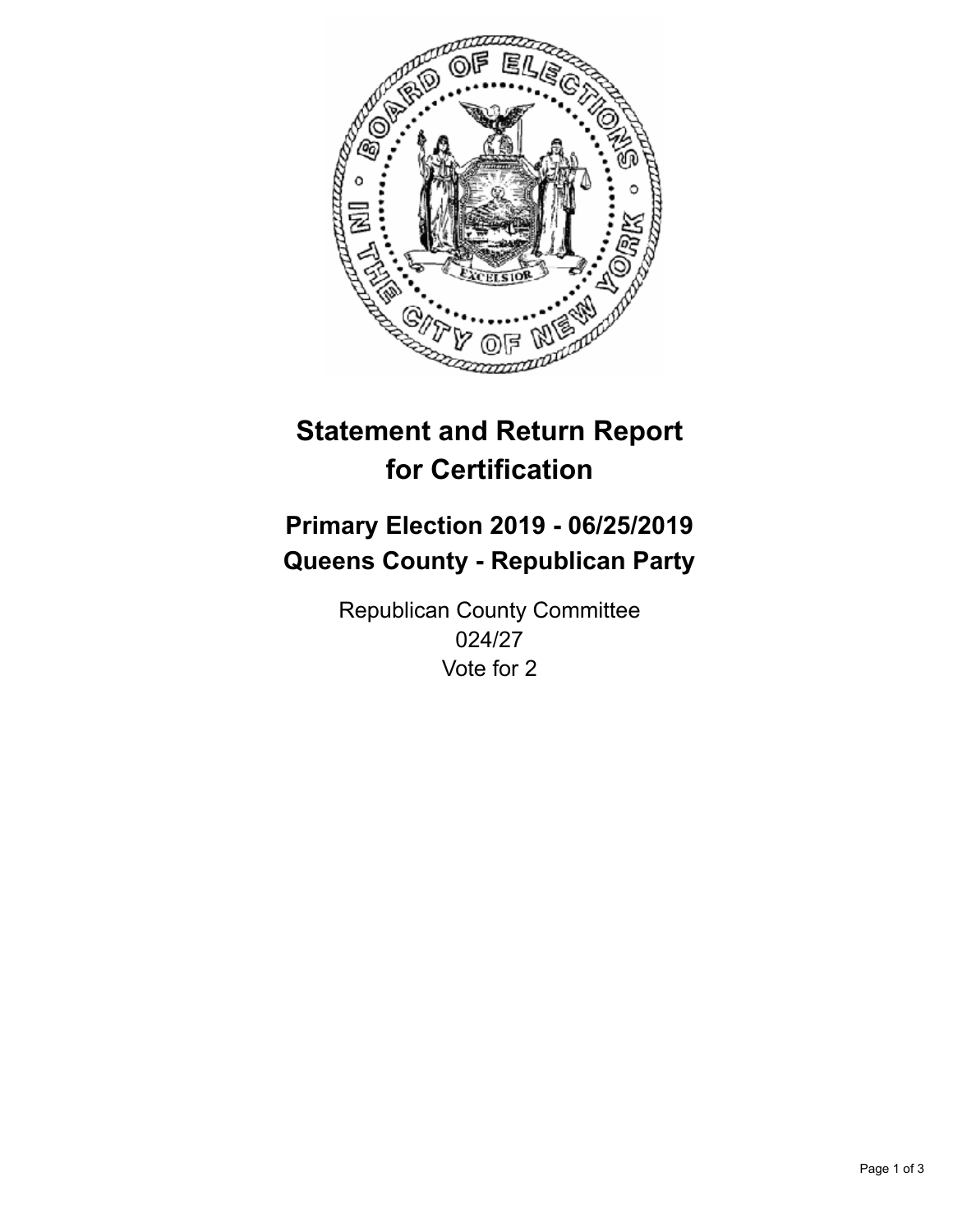

## **Assembly District 27**

| <b>PUBLIC COUNTER</b>                                    | 32       |
|----------------------------------------------------------|----------|
| MANUALLY COUNTED EMERGENCY                               | 0        |
| ABSENTEE / MILITARY                                      | 0        |
| AFFIDAVIT                                                | $\Omega$ |
| <b>Total Ballots</b>                                     | 32       |
| Less - Inapplicable Federal/Special Presidential Ballots | 0        |
| <b>Total Applicable Ballots</b>                          | 32       |
| <b>MITCHELL S. MARCUS</b>                                | 5        |
| <b>MICHAEL VENTRELLA</b>                                 | 4        |
| RACHEL ELBOGEN                                           | 25       |
| AARON WALFISH                                            | 27       |
| <b>Total Votes</b>                                       | 61       |
| Unrecorded                                               | 3        |